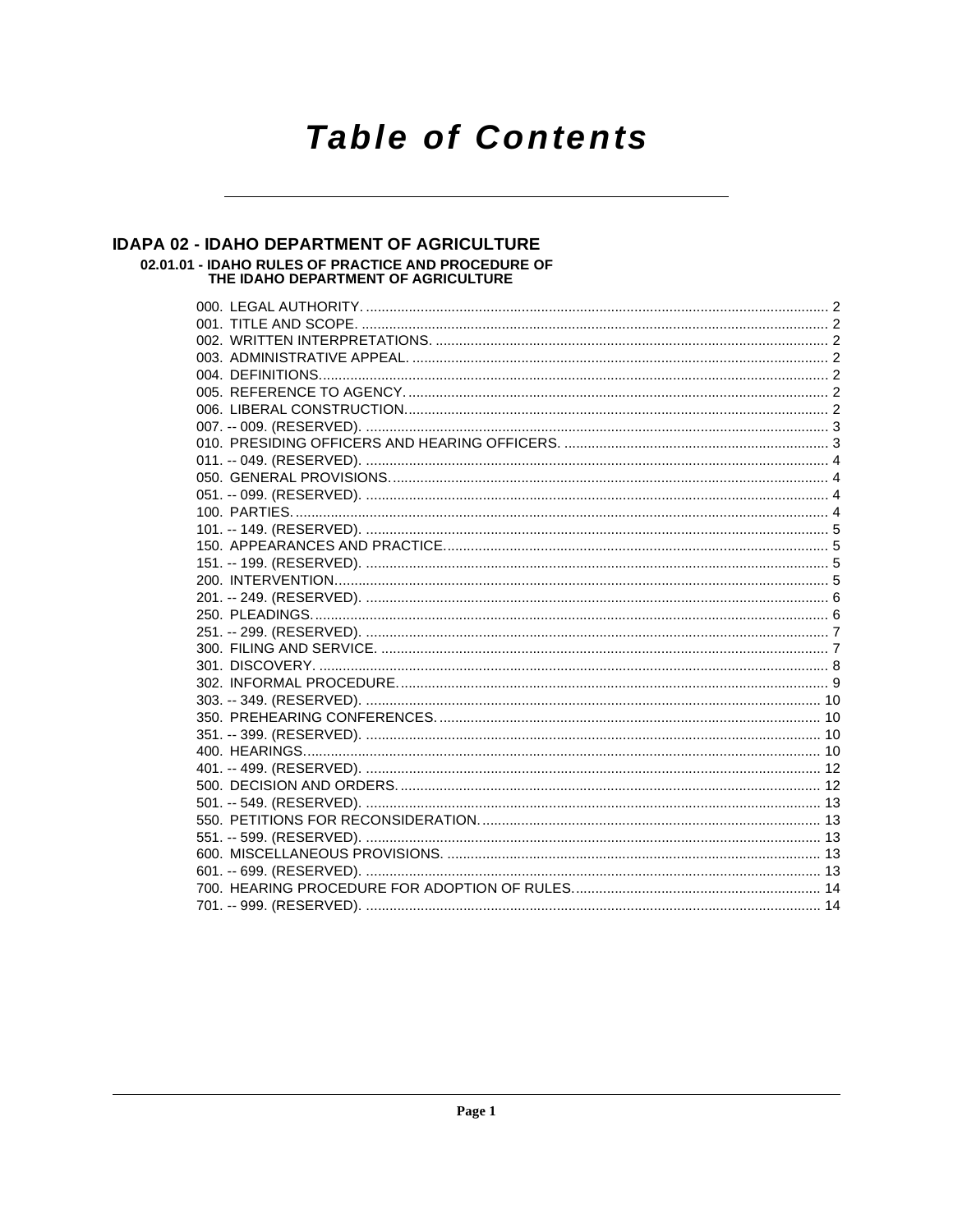#### **IDAPA 02 TITLE 01 CHAPTER 01**

#### **IDAPA 02 - IDAHO DEPARTMENT OF AGRICULTURE**

#### <span id="page-1-0"></span>**02.01.01 - IDAHO RULES OF PRACTICE AND PROCEDURE OF THE IDAHO DEPARTMENT OF AGRICULTURE**

#### <span id="page-1-2"></span><span id="page-1-1"></span>**000. LEGAL AUTHORITY.**

This chapter is adopted under the legal authority of Section 22-101(3), Idaho Code.  $(1-3-94)$ 

#### <span id="page-1-3"></span>**001. TITLE AND SCOPE.**

The title of this chapter is "Idaho Rules of Practice and Procedure of the Idaho Department of Agriculture". This chapter has the following scope: these rules shall govern the practice and procedure before the Idaho Department of Agriculture. These rules shall also govern the practice and procedure before the following commissions: Alfalfa Seed Commission, Idaho Honey Advertising Commission, Idaho Hop Growers Commission, Idaho Mint Growers Commission and Board of Sheep Commissioners. The official citation of this chapter is IDAPA 02.01.01.000 et seq.<br>For example, this Section's citation is IDAPA 02.01.01.001. For example, this Section's citation is IDAPA 02.01.01.001.

### <span id="page-1-4"></span>**002. WRITTEN INTERPRETATIONS.**

There are no written interpretations of these rules. (1-3-94)

#### <span id="page-1-5"></span>**003. ADMINISTRATIVE APPEAL.**

|  |  |  | There is no provision for administrative appeals before the Department of Agriculture under this chapter. (1-3-94) |  |
|--|--|--|--------------------------------------------------------------------------------------------------------------------|--|
|  |  |  |                                                                                                                    |  |

#### <span id="page-1-9"></span><span id="page-1-6"></span>**004. DEFINITIONS.**

The Idaho Department of Agriculture adopts the definitions set forth in Section 67-5201, Idaho Code. (1-3-94)

<span id="page-1-10"></span>**01. Designated Individual Member Of Agency Staff**. A designated individual member of agency staff is any of the following:  $(1-3-94)$ 

**a.** Any member of the staff of the Department of Agriculture designated in a legal notice to receive written comments in a rulemaking action; or (1-3-94)

**b.** Any member of the staff of the Department of Agriculture appointed by the director to preside at a hearing; or (1-3-94) hearing; or  $(1-3-94)$ 

**c.** Any person designated by the Idaho Alfalfa Seed Commission, the Idaho Honey Advertising Commission, the Idaho Hop Commission, the Idaho Mint Growers Commission, or the Idaho Board of Sheep Commissioners to receive legal documents or other communications; or (1-3-94) Commissioners to receive legal documents or other communications; or

**d.** Any other member of the staff of the Department of Agriculture designated by the director to egal documents or other communications. (1-3-94) receive legal documents or other communications.

#### <span id="page-1-12"></span><span id="page-1-7"></span>**005. REFERENCE TO AGENCY.**

Reference to the agency in these rules includes the agency director, board or commission, agency secretary, hearing officer appointed by the agency, or presiding officer, as context requires. Reference to the agency head means to the agency director, board or commission, as context requires, or such other officer designated by the agency head to review recommended or preliminary orders. review recommended or preliminary orders.

#### <span id="page-1-11"></span><span id="page-1-8"></span>**006. LIBERAL CONSTRUCTION.**

The rules in this chapter will be liberally construed to secure just, speedy and economical determination of all issues presented to the agency. Unless prohibited by statute, the agency may permit deviation from these rules when it finds that compliance with them is impracticable, unnecessary or not in the public interest. (1-3-94)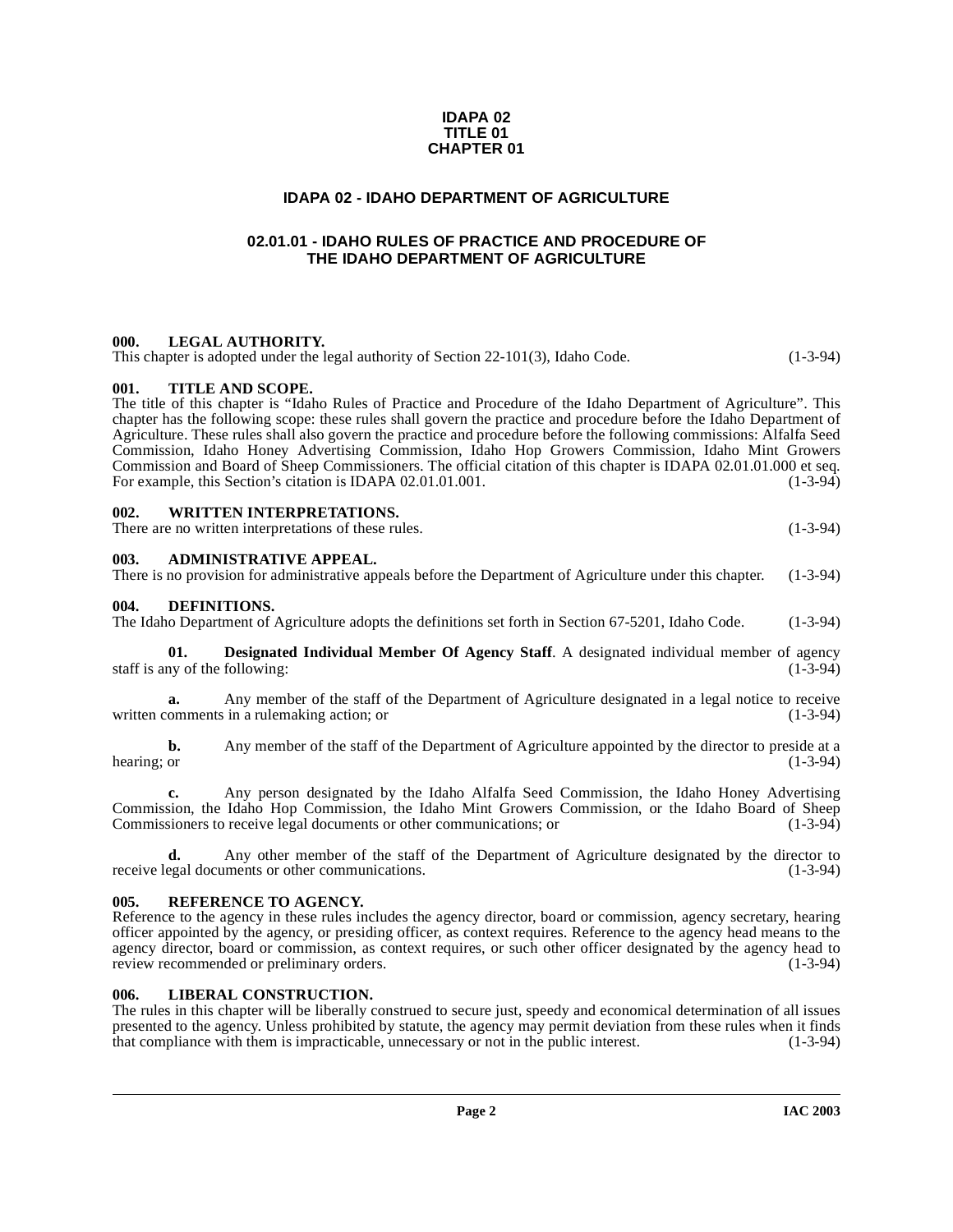<span id="page-2-0"></span>**007. -- 009. (RESERVED).**

#### <span id="page-2-1"></span>**010. PRESIDING OFFICERS AND HEARING OFFICERS.**

#### <span id="page-2-6"></span><span id="page-2-5"></span>**01. Presiding Officer**. (1-3-94)

**a.** Any hearing conducted under these rules shall be conducted by and shall be under the control of the presiding officer. The presiding officer may be the Director of the Department of Agriculture, or any hearing officer appointed by the Director or designated by statute. (1-3-94)

**b.** One (1) or more members of the agency board, the agency director, or duly appointed hearing officer may preside at a hearing as authorized by statute or rule. When more than one (1) officer sits at a hearing, they may all jointly be presiding officers or may designate one of them to be the presiding officer. (1-3 may all jointly be presiding officers or may designate one of them to be the presiding officer.

**c.** If the presiding officer or any decision maker has a potential conflict of interest as defined in Section 59-703(4), Idaho Code, that officer shall comply with the requirements of the Ethics in Government Act of 1990, Title 59, Chapter 7, Idaho Code (e.g. Sections 59-701 through 59-705, Idaho Code). (1-3-94) 1990, Title 59, Chapter 7, Idaho Code (e.g. Sections 59-701 through 59-705, Idaho Code).

**d.** Unless required for the disposition of a matter specifically authorized by statute to be done ex parte, a presiding officer serving in a contested case shall not communicate, directly or indirectly, regarding any substantive issue in the contested case with any party, except upon notice and opportunity for all parties to participate in the communication. The presiding officer may communicate ex parte with a party concerning procedural matters (e.g., scheduling). Ex parte communications from members of the general public not associated with any party are not required to be reported by this rule. However, when a presiding officer becomes aware of a written ex parte communication regarding any substantive issue from a party or representative of a party during a contested case, the presiding officer shall place a copy of the communication in the file for the case and distribute a copy of it to all parties of record or order the party providing the written communication to serve a copy of the written communication upon all parties of record. Written communications from a party showing service upon all other parties are not exparte communications. (1-3-94) parties are not exparte communications.

<span id="page-2-2"></span>**02. Appointment Of Hearing Officers**. A hearing officer is a person other than the agency head appointed to hear contested cases on behalf of the agency. Unless otherwise provided by statute or rule, hearing officers may be employees of the agency or independent contractors. Hearing officers may be (but need not be) attorneys. Hearing officers who are not attorneys should ordinarily be persons with technical expertise or experience in issues before the agency. (1-3-94)

<span id="page-2-4"></span>**Hearing Officers Contrasted With Agency Head.** Agency heads are not hearing officers, even if they are presiding at contested cases. The term "hearing officer" as used in these rules refers only to officers subordinate to the agency head. (1-3-94) (1-3-94)

<span id="page-2-3"></span>**04. Disqualification Of Officers Hearing Contested Cases**. Pursuant to Section 67-5252, Idaho Code, any party shall have a right to one (1) disqualification without cause of any person serving or designated to serve as a presiding officer and any party shall have a right to move to disqualify a hearing officer for bias, prejudice, interest, substantial prior involvement in the case other than as a presiding officer, status as an employee of the agency hearing the contested case, lack of professional knowledge in the subject matter of the contested case, or any other cause provided by law or any cause for which a judge is or may be disqualified. Any party may, within fourteen (14) days, petition for the disqualification of a hearing officer after receiving notice that the officer will preside at a contested case or promptly upon discovering facts establishing grounds for disqualification, whichever is later. Any party may assert a blanket disqualification for cause of all employees of the agency hearing the contested case, other than the agency head, without awaiting the designation by a presiding officer. A hearing officer whose disqualification is requested shall determine in writing whether to grant the petition for disqualification, stating facts and reasons for the hearing officer's determination. Disqualification of agency heads, if allowed, will be pursuant to Sections 59-704 and 67-5252(4), Idaho Code. (1-3-94)

<span id="page-2-7"></span>**05.** Scope Of Authority Of Hearing Officers. Unless the agency otherwise provides, hearing officers standard scope of authority, which is: (1-3-94) have the standard scope of authority, which is: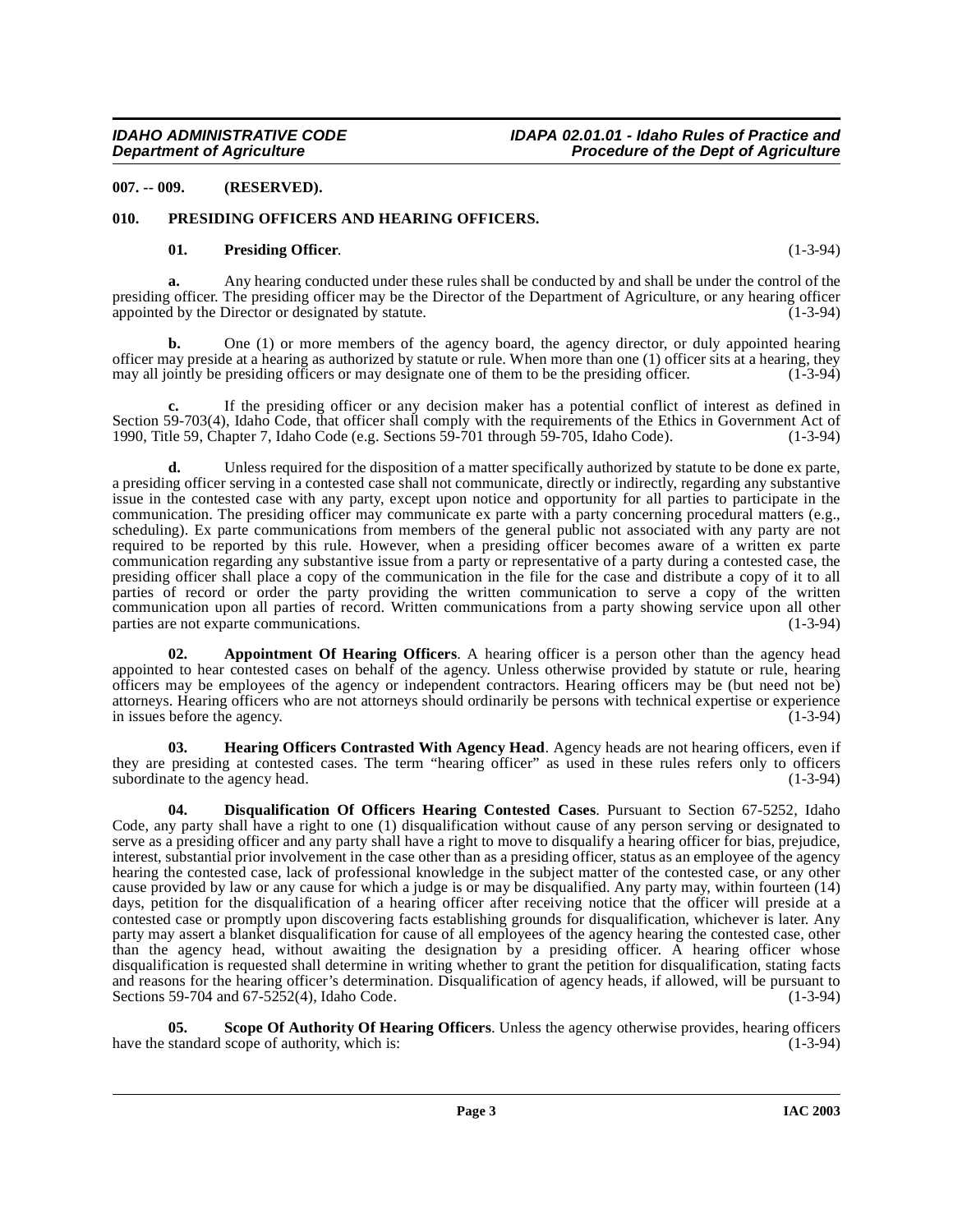**a.** Authority to schedule cases assigned to the hearing officer, including authority to issue notices of ng conference and of hearing, as appropriate; (1-3-94) prehearing conference and of hearing, as appropriate;

**b.** Authority to schedule and compel discovery, when discovery is authorized before the agency, and to require advance filing of expert testimony, when authorized before the agency; (1-3-94)

**c.** Authority to preside at and conduct hearings, accept evidence into the record, rule upon objections ince, and otherwise oversee the orderly presentations of the parties at hearing; and (1-3-94) to evidence, and otherwise oversee the orderly presentations of the parties at hearing; and

**d.** Authority to issue a written decision of the hearing officer, including a narrative of the proceedings before the hearing officer and findings of fact, conclusions of law, and recommended or preliminary orders by the hearing officer.

**e.** If the presiding officer is not the agency head, the presiding officer shall issue a recommended order unless specifically directed in writing by the agency head to issue a preliminary order. (1-3-94)

#### <span id="page-3-0"></span>**011. -- 049. (RESERVED).**

#### <span id="page-3-1"></span>**050. GENERAL PROVISIONS.**

<span id="page-3-5"></span>

| 01. | Office. | $(1-3-94)$ |
|-----|---------|------------|
|-----|---------|------------|

**a.** The central office of the agency is in Boise, Idaho. The address is the Idaho Department of ure, 2270 Old Penitentiary Road. Boise, Idaho. 83712-0790. (1-3-94) Agriculture, 2270 Old Penitentiary Road, Boise, Idaho, 83712-0790.

| b. |  |  |  | The mailing address for the central office is P.O. Box 790, Boise, Idaho 83701. | $(1-3-94)$ |
|----|--|--|--|---------------------------------------------------------------------------------|------------|
|----|--|--|--|---------------------------------------------------------------------------------|------------|

- **c.** The telephone number of the central office is (208) 334-3240. (1-3-94)
- **d.** The fax number of the central office is  $(208)$  334-2170.  $(1-3-94)$

**e.** Office hours of the central office are 8 a.m. to 5 p.m., Mountain Time, Monday through Friday, olidays designated by the state of Idaho. (1-3-94) except holidays designated by the state of Idaho.

**02. Communications**. All written communications and documents concerning any matter covered by these rules should be addressed to the Legal Bureau at the central office of the Idaho Department of Agriculture, or to designated individual members of agency staff or to the presiding officer. All communications and documents are deemed to be officially received only when delivered during office hours to the Legal Bureau of the central office of the Agency or to designated individual members of agency staff, or to the presiding officer. (1-3-94)

**03. Identification**. Communications should embrace but one subject and should be identified by the name and address of the communicant. When the subject matter pertains to a proceeding, the proceeding should be identified by appropriate name, number or otherwise. (1-3-94)

**04. Transcript**. The official transcript of the hearing will be taken in accordance with the provisions of 57-5242(3)(d). Idaho Code. (1-3-94) Section  $67-5242(3)(d)$ , Idaho Code.

#### <span id="page-3-2"></span>**051. -- 099. (RESERVED).**

#### <span id="page-3-6"></span><span id="page-3-3"></span>**100. PARTIES.**

<span id="page-3-4"></span>**01. Classification Of Parties**. Parties to proceedings before the agency shall be styled applicant, petitioner, complainant, respondent, intervenor, or protestant according to the nature of the proceedings and the relationship of the parties thereto. (1-3-94)

**02.** Applicant. Persons applying or petitioning for any right or authority from the agency shall be pplicants". (1-3-94) styled "applicants".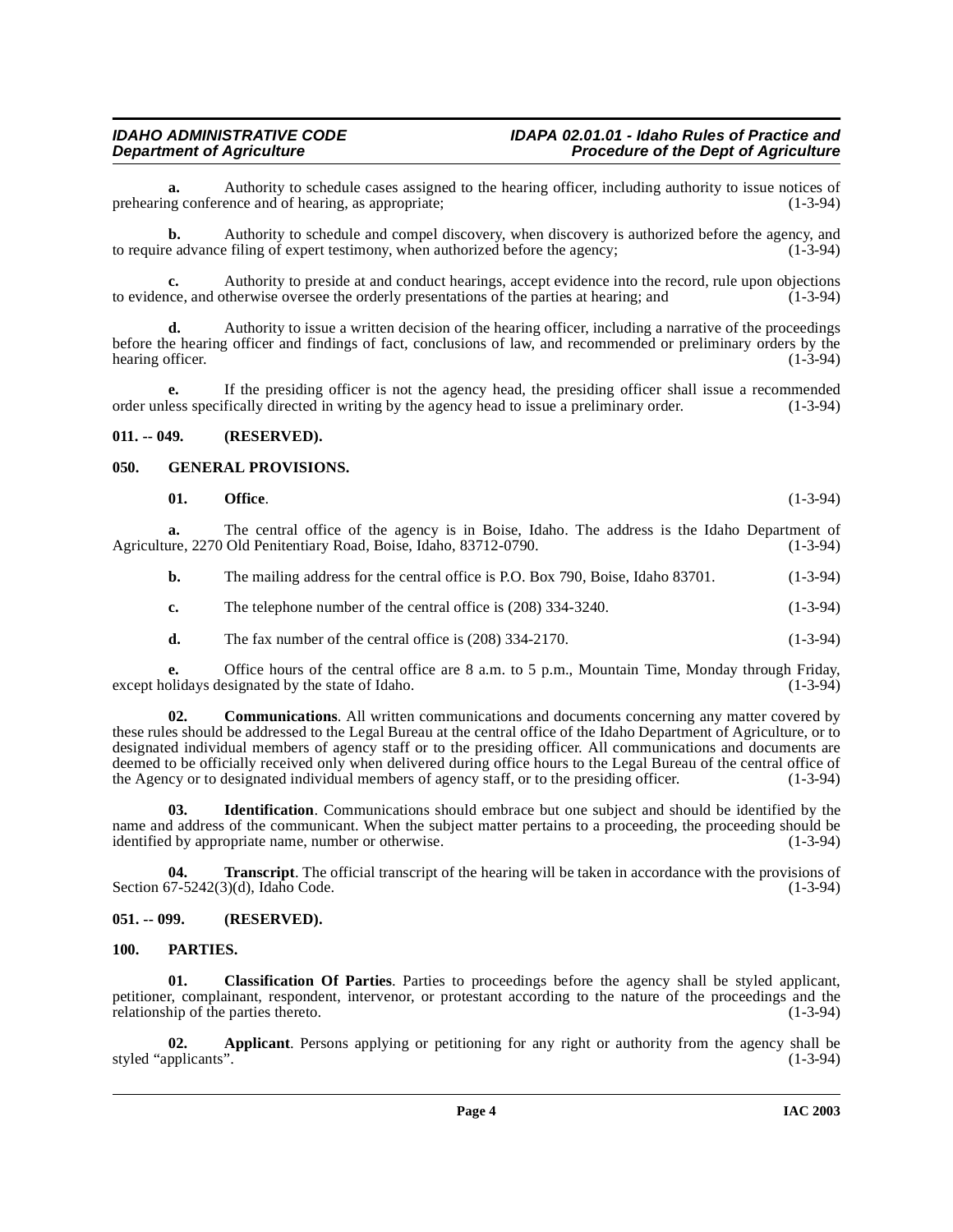**03. Petitioner**. Persons petitioning for rehearing, or reconsideration under Sections 67-5230 and 67-<br>ho Code, or for affirmative relief (other than complainants) shall be styled "petitioners". (1-3-94) 5232, Idaho Code, or for affirmative relief (other than complainants) shall be styled "petitioners".

**04. Complainant**. Persons who complain to the agency of any act or omission shall be styled "complainants". In any proceedings which the agency brings on its own motion, it shall be styled "complainant". (1-3-94)

**05. Respondent**. Persons against whom any complaint is filed or investigation initiated shall be styled "respondents". (1-3-94)

**06.** Intervenor. Persons permitted to intervene, as provided in these rules, shall be styled in these rules, shall be styled in these rules, shall be styled in these rules, shall be styled "intervenors".

**07. Protestant**. Persons opposing applications or petitions shall be styled "protestants". (1-3-94)

**08. Staff**. The agency's staff may appear at any hearing and shall have all rights of participation as a the proceeding, and if counsel is desired, the attorney for the agency will represent the staff. (1-3-94) party to the proceeding, and if counsel is desired, the attorney for the agency will represent the staff.

#### <span id="page-4-0"></span>**101. -- 149. (RESERVED).**

#### <span id="page-4-4"></span><span id="page-4-1"></span>**150. APPEARANCES AND PRACTICE.**

<span id="page-4-8"></span>**01. Rights Of Parties**. At any hearing, all parties named in the preceding rule shall be entitled to enter an appearance, to introduce evidence, examine and cross-examine witnesses, make arguments, and generally participate in the conduct of the proceeding. Other parties determined by the agency or presiding officer to be directly and substantially affected by the proceedings may enter an appearance, introduce evidence, and subject to the discretion of the agency or presiding officer, may otherwise participate in the conduct of the proceedings. (1-3-94)

**02. Taking Of Appearances**. Parties shall enter their appearances at the beginning of the hearing by giving their names and addresses and stating their position and representation, or interest, in writing to the presiding officer, who will include the same in the records of the hearing. The presiding officer conducting the hearing may, in addition, require appearances to be stated orally, so that the identity and interest of all parties present will be known to those at the hearing.  $(1-3-94)$ 

**03. Notice**. All notices, pleadings, and orders may be served upon such attorneys or representatives entering an appearance, and such service shall be considered valid service for all purposes upon the party represented. (1-3-94)

<span id="page-4-7"></span>**04. Practice By Attorneys And Appearance**. Practice and appearance before the agency will be limited to attorneys admitted to practice law in the state of Idaho, except that an attorney not admitted in the state of Idaho but admitted to practice before the highest court of any other state or any federal court may appear and practice when associated with an attorney admitted to practice in the state of Idaho.  $(1-3-94)$ 

<span id="page-4-5"></span>**05.** Change Of Counsel. No change of counsel or representation will be effective until notification of nge is received by the agency or presiding officer. (1-3-94) such change is received by the agency or presiding officer.

#### <span id="page-4-2"></span>**151. -- 199. (RESERVED).**

#### <span id="page-4-6"></span><span id="page-4-3"></span>**200. INTERVENTION.**

**01. Leave To Intervene Necessary**. Persons, other than the original parties to the proceeding, who are directly and substantially affected by the proceeding, shall secure an order from the agency or presiding officer granting leave to intervene before being allowed to participate; provided, that the granting of leave to intervene or otherwise appear, in any matter or proceeding, shall not be construed to be a finding or determination of the agency that such party will or may be a party aggrieved by any ruling, order or decision of the agency, for purposes of court review or appeal. (1-3-94) (1-3-94)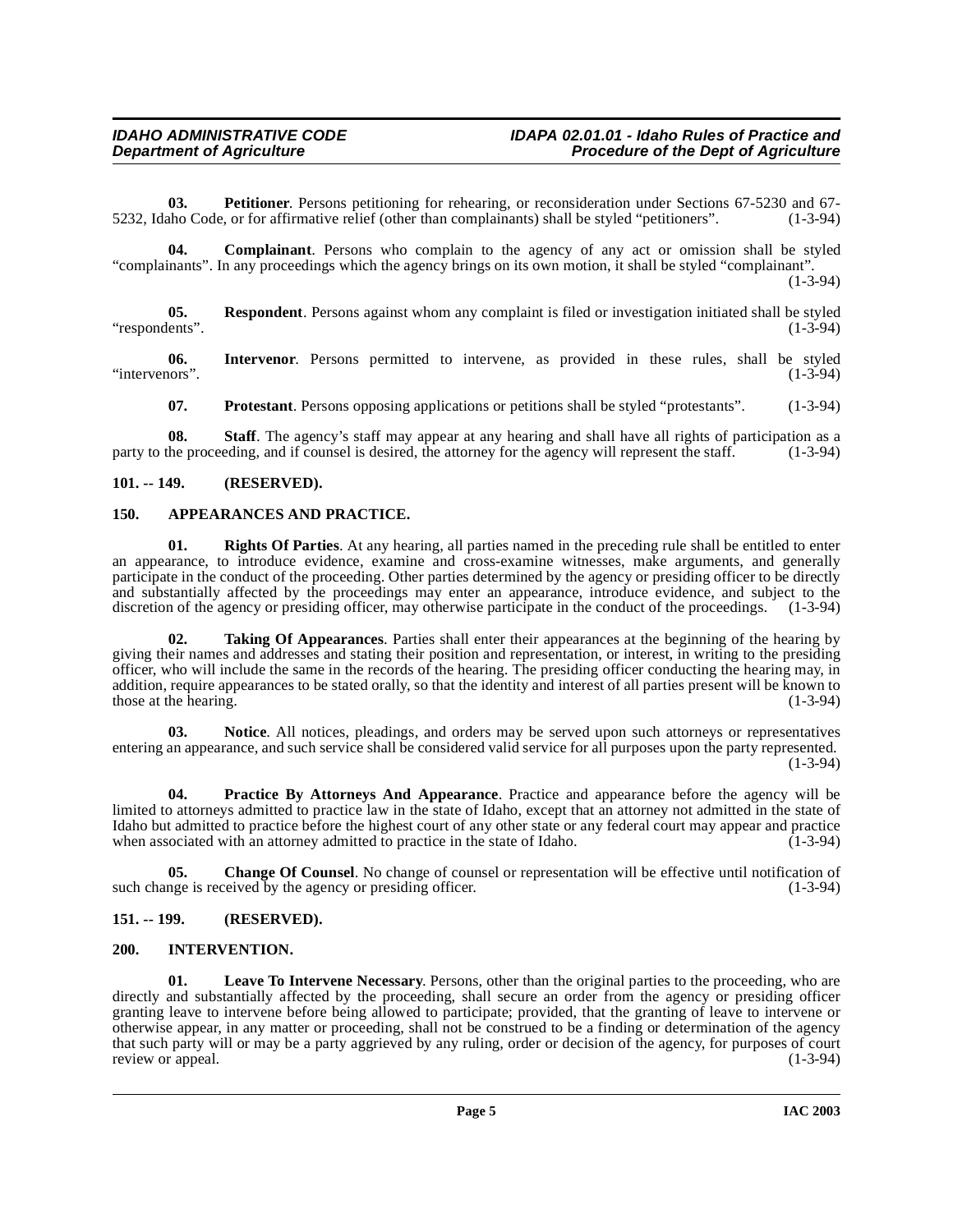**02. Form And Content Of Petitions**. Petitions for leave to intervene must be in writing and must clearly identify the proceeding in which it is sought to intervene, setting forth the name and address of the petitioner, making a clear and concise statement of the direct and substantial interest of the petitioner in such proceeding, stating the manner in which such petitioner will be affected by such proceeding, outlining the matters relied upon by such petitioner as a basis for the petitioner's request to intervene in such cause, and if affirmative relief is sought, the petition must contain a clear and concise statement of relief sought and the basis thereof, together with a statement as to the nature and quantity of evidence the petitioner will present if such petition is granted. (1-3to the nature and quantity of evidence the petitioner will present if such petition is granted.

**Filing Of Petitions**. Petitions to intervene and proof of service of copy thereof on all other parties of record shall be filed within five (5) days after receiving notice of the proceeding, or if no notice is received, not less than five (5) days prior to the date set for hearing, and if filed thereafter, shall state a substantial reason for such delay;<br>otherwise such petition will not be considered. (1-3-94) otherwise such petition will not be considered.

#### <span id="page-5-0"></span>**201. -- 249. (RESERVED).**

#### <span id="page-5-6"></span><span id="page-5-1"></span>**250. PLEADINGS.**

**01. Pleadings Enumerated**. Pleadings before the agency shall be styled after those provided in the Idaho Rules of Civil Procedure. (1-3-94)

<span id="page-5-5"></span>**02.** Verification. All pleadings, except those made by the agency, shall be verified. (1-3-94)

**03. Form And Size**. Pleadings or briefs submitted under these rules shall be typewritten, or process printed, properly titled, and shall be signed by the appropriate authorized individual or officer submitting the same and bear his or her address. All pleadings shall be on paper approximately eight and one-half by eleven  $(\bar{8} \frac{1}{2} \times 11)$ inches in size, and shall set forth a clear and concise statement of the matters relied upon as a basis for such pleading, together with an appropriate prayer, when relief is sought.  $(1-3-9\overline{4})$ 

<span id="page-5-3"></span>**Defective Pleadings-Dismissal**. Upon the filing of any pleading, it will be inspected by the agency and if found to be defective or insufficient, the agency, on its own initiative, or on motion of any party, may strike or dismiss such document or require its amendment. dismiss such document or require its amendment.

<span id="page-5-2"></span>**05. Amendments To Pleadings**. A pleading may be amended only by leave of the agency or the cofficer. (1-3-94) presiding officer.

**06. Applications**. All pleadings requesting a right or authority from the agency shall be styled "Applications". They must set forth the full name and mailing address of the applicant, and must contain fully the facts on which the application is based, with required exhibits, and a request for the order, authorization, permission, certificate or permit desired and a reference to the particular provision of law requiring or providing the same. The application shall be signed by the applicant or the applicant's attorney, if any. application shall be signed by the applicant or the applicant's attorney, if any.

**07.** Petitions. All pleadings praying for affirmative relief (other than complaints or answers) including to be permitted to intervene in proceedings, or for rehearing, shall be styled "Petitions". (1-3-94) requests to be permitted to intervene in proceedings, or for rehearing, shall be styled "Petitions".

<span id="page-5-4"></span>**08.** Petitions For Reconsideration. Petitions for reconsideration shall set forth specifically the ground or grounds upon which the petitioner considers the order to be unlawful, erroneous or not in conformity with the law, and a statement of the nature and quantity of evidence such petitioner will offer if reconsideration is granted. Such petitions shall be filed with the agency within the time limit prescribed in Subsection 550.01. (1-3-94) petitions shall be filed with the agency within the time limit prescribed in Subsection 550.01.

**09. Answers**. Whenever a complaint is filed with the agency, setting forth a violation or omission by any party subject to agency jurisdiction, the respondent shall satisfy or answer the complaint. A party against whom a petition is directed who desires to contest the same or make any representation to the agency in connection therewith may file an answer thereto. Answers shall be filed with the agency within the time limit prescribed in Subsection 300.05. Answers shall be so drawn as to advise the agency and all parties of record fully and completely of the nature of such material allegations of the complaint or petition. Matters alleged by way of cross complaint or affirmative defense shall be separately stated and numbered. In case a party fails to answer within the prescribed time, that party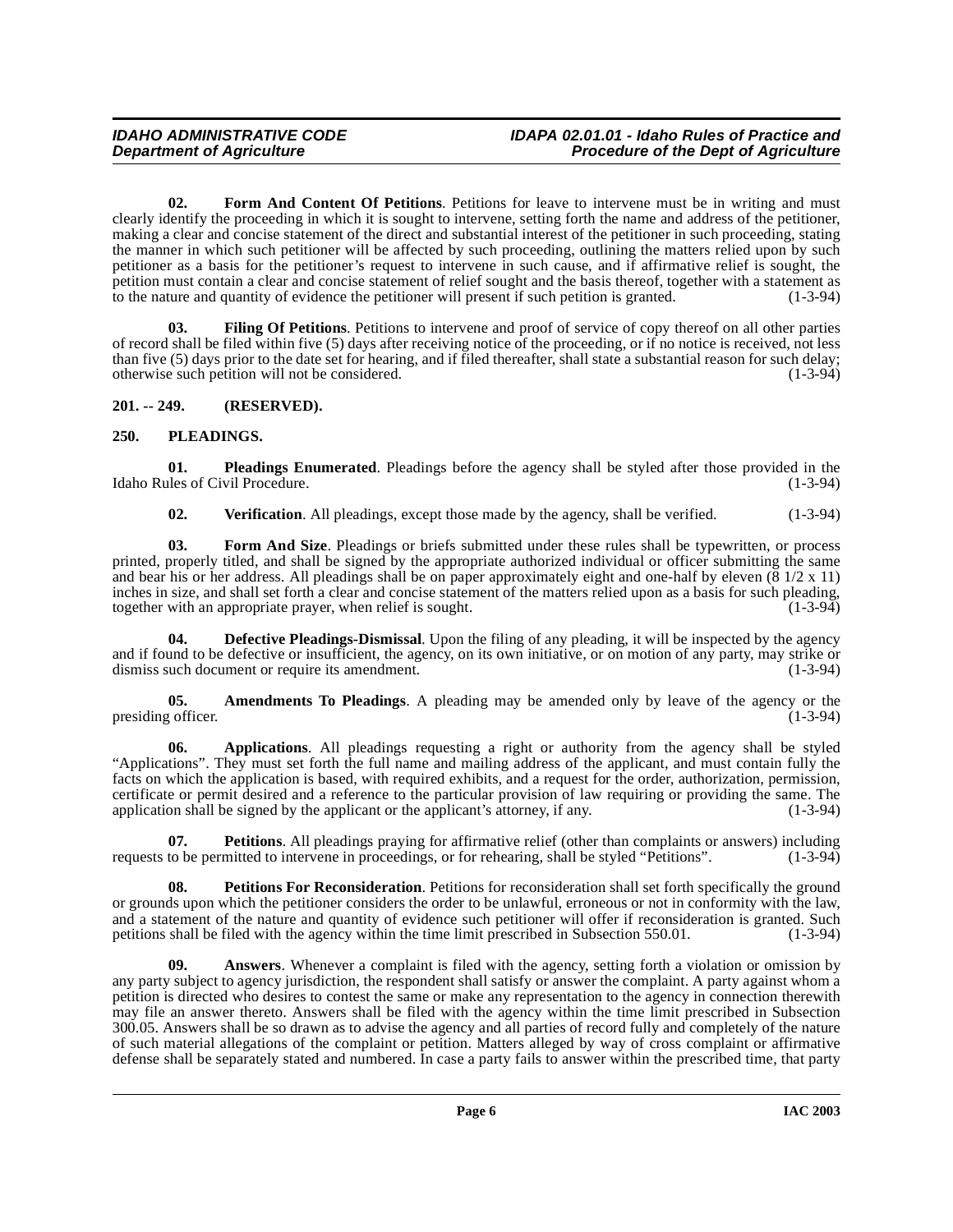## **IDAHO ADMINISTRATIVE CODE IDAPA 02.01.01 - Idaho Rules of Practice and**

## **Procedure of the Dept of Agriculture**

shall be deemed to have denied generally the allegations of the complaint or petition, and shall be precluded except with the consent of opposing parties and the agency from setting up any affirmative defense in the proceeding, and the agency may proceed with the matter solely upon the issues set forth in the complaint or petition, or issue a notice of default, or continue the matter to a future date under the provisions of Subsection 400.16. (1-3-94) default, or continue the matter to a future date under the provisions of Subsection 400.16.

#### <span id="page-6-4"></span>**10.** Motions--Defined--Form And Contents--Time For Filing. (1-3-94)

**a.** Motions Defined. All other pleadings requesting the agency to take any other action in a contested case, except consent orders or pleadings specifically answering other pleadings, are called "motions". (1-3-94)

**b.** Form And Contents. The practice respecting motions and forms shall conform insofar as practicable with the Idaho Rules of Civil Procedure. Motions should fully state the facts upon which they are based, refer to the particular provision of statute, rule, order, notice, or other controlling law upon which they are based, and state the relief sought. (1-3-94)

**c.** Oral Argument -- Time for Filing. If the moving party desires oral argument or hearing on the motion, it must state so in the motion. Any motion to dismiss, strike or limit an application or claim or appeal, complaint, petition, or protest must be filed before the answer is due or be included in the answer, if the movant is obligated to file an answer. If a motion is directed to an answer, it must be filed within fourteen (14) days after service of the answer. Other motions may be filed at any time upon compliance with Rule 250.11. (1-3-94)

<span id="page-6-5"></span>**11. Procedure On Prehearing Motions**. The presiding officer may consider and decide prehearing motions with or without oral argument or hearing. If oral argument or hearing on a motion is requested and denied, the presiding officer must state the grounds for denying the request. Unless otherwise provided by the presiding officer, when a motion has been filed, all parties seeking similar substantive or procedural relief must join in the motion or file a similar motion within seven (7) days after receiving the original motion. The party(ies) answering to or responding to the motion(s) will have fourteen (14) days from the time of filing of the last motion or joinder<br>pursuant to the requirements of the previous sentence in which to respond. (1-3-94) pursuant to the requirements of the previous sentence in which to respond.

**12. Formal Complaints**. Formal complaints are those complaints filed under the provisions of the applicable law. Formal complaints must be in writing and shall set forth clearly and concisely the ground of complaint and a statement of the facts. Facts constituting acts or omissions, together with citations, statutes or rules of the agency involved, should be stated, together with the dates on which the acts or omissions occurred. The name of the person complained against must be stated in full, and the address of the complainant, together with the name and address of the complainant's attorney, if any, must appear upon the complaint. (1-3-94)

**13. Hearings On Complaints**. Formal complaints will be set for hearing at the earliest convenience of the agency, unless notice of satisfaction of the complaint, by answer or otherwise, is received by the agency. (1-3-94)

#### <span id="page-6-0"></span>**251. -- 299. (RESERVED).**

#### <span id="page-6-3"></span><span id="page-6-2"></span><span id="page-6-1"></span>**300. FILING AND SERVICE.**

**01. Filing Of Pleadings**. An original and two (2) legible copies of all pleadings shall be filed with the agency. The agency or the presiding officer may direct that a copy of all applications, petitions, complaints and other pleadings designated by the agency be served by the party filing the pleadings on any person whom the agency determines may be affected by the proceedings. (1-3-94)

**02. Service Upon Agency**. All pleadings, written communications, and documents that are intended to be part of an official record for a decision in a contested case must be filed with the agency. Documents are deemed to be filed when received during office hours, by the legal bureau at the central office of the agency or by the designated individual member of agency staff, and not when mailed, faxed or otherwise sent. (1-3-94)

**03. Service By Agency**. Service of summons and complaint shall be made in accordance with the Idaho Rules of Civil Procedure. The agency may serve all notices, orders, and other documents, by certified mail, return receipt requested, to a party's last known mailing address, or by hand delivery, or by personal service, or by fax during office hours. Service by the agency shall be deemed complete when a true copy of such notice, order, or other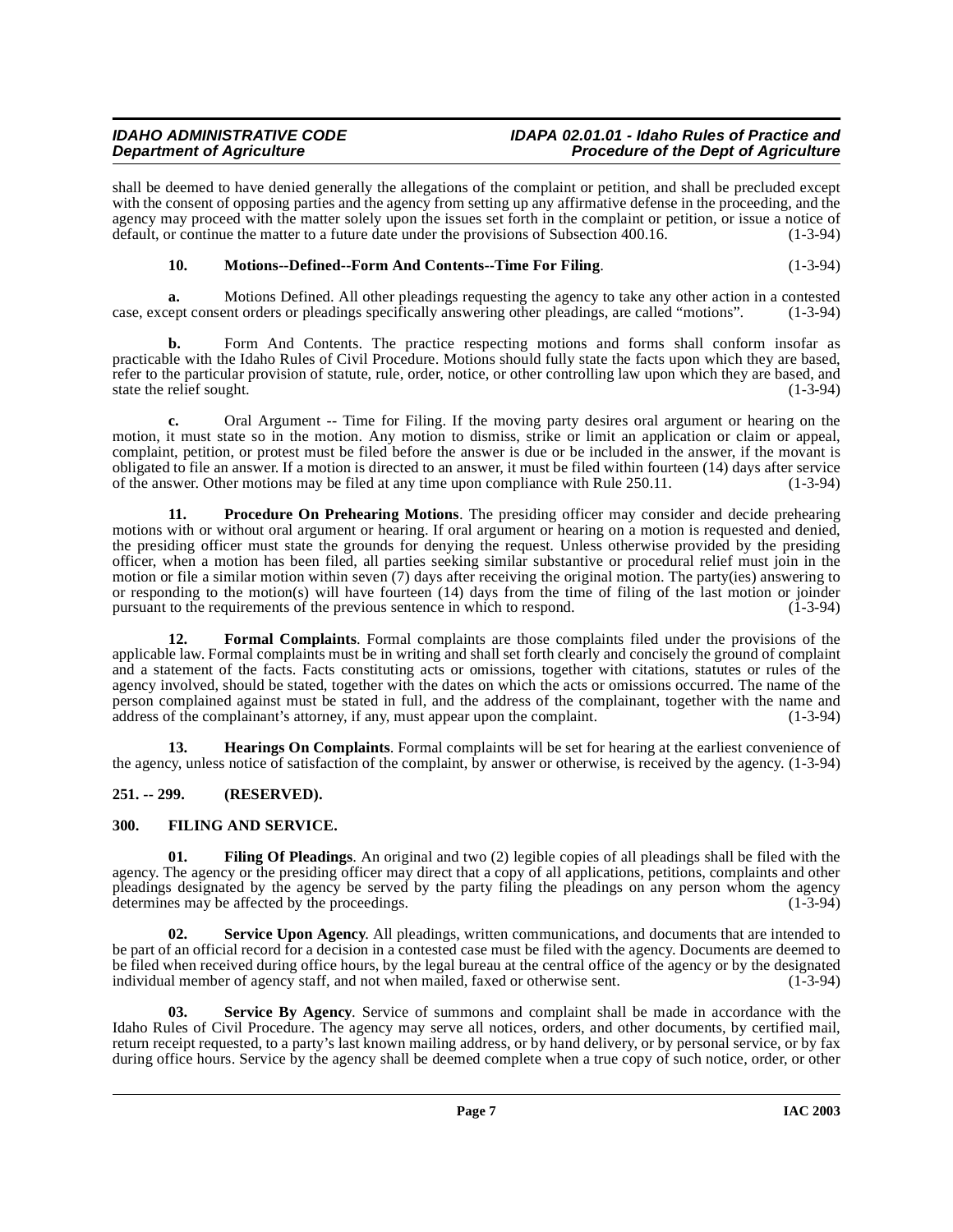document, properly addressed and stamped, is deposited in the United States Mail, or is personally served, or is delivered by hand, or is sent by fax during business hours. (1-3-94) delivered by hand, or is sent by fax during business hours.

**04. Proof Of Service**. There shall appear on the original of every pleading filed with the agency proof of service thereof by an acknowledgment of service or the following certificate:

> <span id="page-7-2"></span>I hereby certify that I have this day served the foregoing document upon all parties of record in this proceeding, by delivering a copy thereof in person to by mailing a copy thereof, properly addressed with postage prepaid to Dated at,

This day of, 20

<span id="page-7-4"></span>Signature

(1-3-94)

**05. Time For Filing Answers**. Answers to complaints or petitions shall be filed with the agency and service thereof made to parties of record within twenty (20) days after service of said complaint or petition, unless for good cause, the agency or the presiding officer extends the time within which the answer may be made. When an answer is not timely filed under this rule, the presiding officer may issue a notice of default against the respondent pursuant to Subsection 500.03.

#### <span id="page-7-1"></span><span id="page-7-0"></span>**301. DISCOVERY.**

| cases are: | 01. | <b>Kinds Of Discovery.</b> The kinds of discovery recognized and authorized by these rules in contested | $(1-3-94)$ |
|------------|-----|---------------------------------------------------------------------------------------------------------|------------|
|            | a.  | Depositions;                                                                                            | $(1-3-94)$ |
|            | b.  | Production requests or written interrogatories;                                                         | $(1-3-94)$ |
|            | c.  | Requests for admission;                                                                                 | $(1-3-94)$ |
|            | d.  | Subpoenas; and                                                                                          | $(1-3-94)$ |
|            | e.  | Statutory inspection, examination, or investigation.                                                    | $(1-3-94)$ |

<span id="page-7-3"></span>**02. Rules Of Civil Procedure**. Unless otherwise provided by statute, rule, order or notice, the scope of discovery, other than statutory inspection, examination, investigation, etc., is governed by the Idaho Rules of Civil<br>Procedure (see Idaho Rule of Civil Procedure 26(b)). Procedure (see Idaho Rule of Civil Procedure 26(b)).

<span id="page-7-5"></span>**03. When Discovery Authorized**. Parties may agree between or among themselves to provide for discovery without reference to an agency's statutes, rules of procedure, or orders. Otherwise no party before the agency is entitled to engage in discovery unless the party moves to compel discovery and the agency issues an order directing that the discovery be answered. The presiding officer shall provide a schedule for discovery in the order compelling discovery, but the order compelling and scheduling discovery need not conform to the timetables of the Idaho Rules of Civil Procedure. The agency or agency staff may conduct statutory inspection, examination, or investigation at any time without filing a motion to compel discovery. (1-3-94)

**04. Rights To Discovery Reciprocal**. All parties to a proceeding have a right of discovery of all other parties to a proceeding according to Subsection 301.03 and to the authorizing statutes and rules. The presiding officer may by order, authorize, or compel necessary discovery authorized by statute or rule. (1-3-94)

**05. Depositions**. Depositions shall be taken in accordance with the Idaho Rules of Civil Procedure for ose allowed by statute, the Idaho Rules of Civil Procedure, or rule or order of the agency. (1-3-94) any purpose allowed by statute, the Idaho Rules of Civil Procedure, or rule or order of the agency.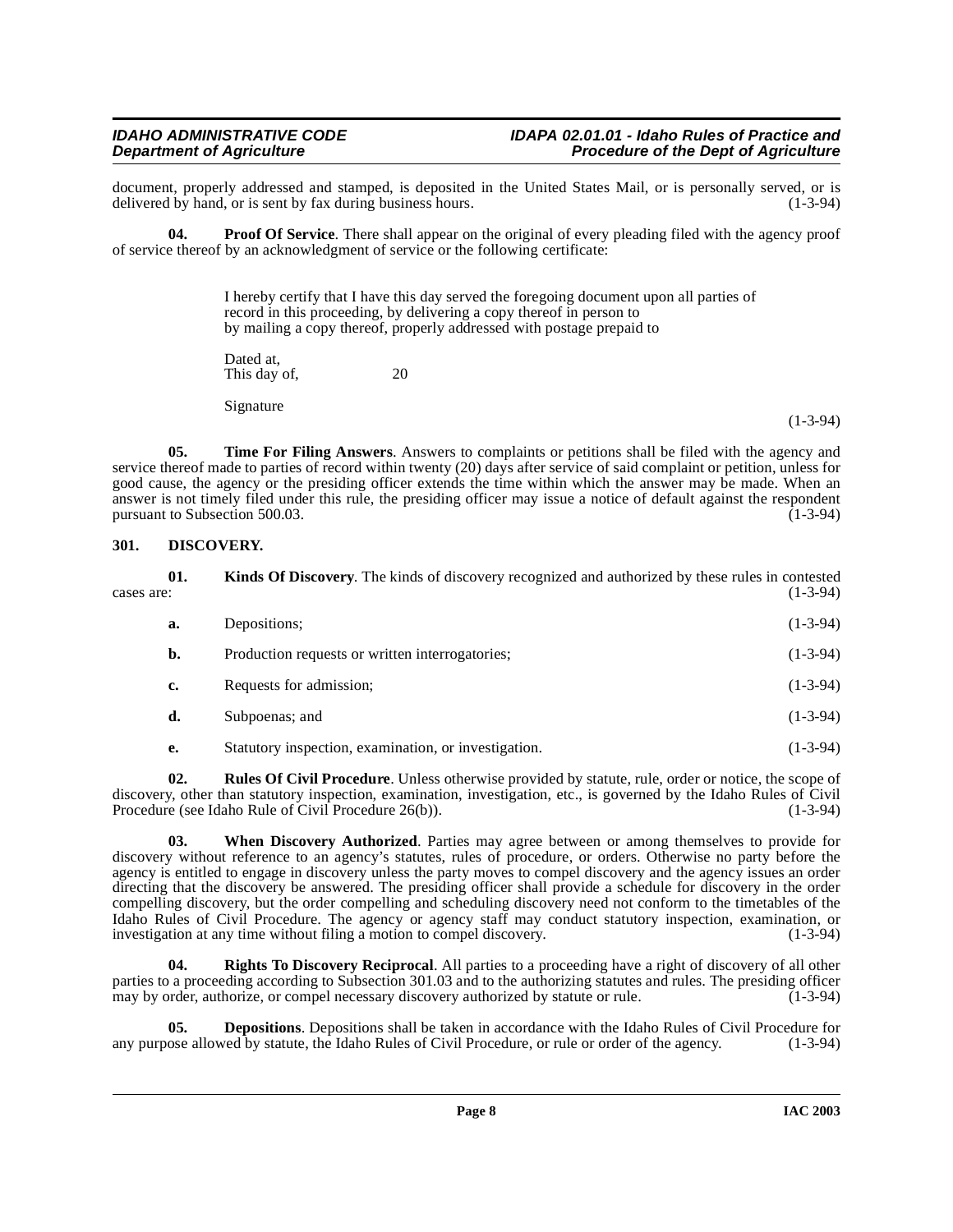<span id="page-8-7"></span>**06. Production Requests Or Written Interrogatories And Requests For Admission**. Production requests or written interrogatories and requests for admission shall be submitted in accordance with the Idaho Rules of Civil Procedure for any purpose allowed by statute, the Idaho Rules of Civil Procedure, or rule or order of the agency.  $(1-3-94)$ 

**07. Subpoenas**. The agency may issue subpoenas upon a party's motion or upon its own initiative. The agency upon motion to quash made promptly, and in any event, before the time to comply with the subpoena, may quash the subpoena, or condition denial of the motion to quash upon reasonable terms. (1-3-94) quash the subpoena, or condition denial of the motion to quash upon reasonable terms.

<span id="page-8-9"></span>**08. Statutory Inspection, Examination, Investigation -- Contrasted With Other Discovery**. This rule recognizes, but does not enlarge or restrict, an agency's statutory right of inspection, examination or investigation. This statutory right of an agency is independent of and cumulative to any right of discovery in formal proceedings and may be exercised by the agency whether or not a person is party to a formal proceeding before the agency. Information obtained from statutory inspection, examination or investigation may be used in formal proceedings or for any other purpose, except as restricted by statute or rule. The rights of deposition, production request or written interrogatory, request for admission, and subpoena, can be used by parties only in connection with formal proceedings before the agency. (1-3-94) formal proceedings before the agency.

<span id="page-8-1"></span>**09. Answers To Production Requests Or Written Interrogatories And To Requests For Admission**. Answers to production requests or written interrogatories and to requests for admission shall be filed or served as provided by the order compelling discovery. Answers shall conform to the requirements of the Idaho Rules of Civil Procedure. The order compelling discovery may provide that voluminous answers to requests need not be<br>served so long as they are made available for inspection and copying under reasonable terms. (1-3-94) served so long as they are made available for inspection and copying under reasonable terms.

<span id="page-8-2"></span>**10. Filing And Service Of Discovery-Related Documents**. Notices of deposition, cover letters stating that production requests, written interrogatories or requests for admission have been served, cover letters stating answers to production requests, written interrogatories, or requests for admission have been served or are available for inspection under Subsection 301.09, and objections to discovery shall be filed and served as provided in the order compelling discovery. (1-3-94) compelling discovery.

<span id="page-8-6"></span>**11. Prepared Testimony And Exhibits**. Order, notice or rule may require a party or parties to file before hearing and to serve on all other parties prepared expert testimony and exhibits to be presented at hearing.  $(1-3-94)$ 

<span id="page-8-8"></span>**12. Sanctions For Failure To Obey Order Compelling Discovery**. The agency may impose all served by statute or rules for failure to comply with an order compelling discovery. (1-3-94) sanctions recognized by statute or rules for failure to comply with an order compelling discovery.

**13. Protective Orders**. As authorized by statute or rule, the agency may issue protective orders limiting access to information revealed, requested or obtained during settlement negotiations, discovery, or hearing.

 $(1-3-94)$ 

### <span id="page-8-3"></span><span id="page-8-0"></span>**302. INFORMAL PROCEDURE.**

<span id="page-8-5"></span>**01.** Informal Resolution Authorized. These rules encourage the use of informal proceedings to settle or determine contested cases. Unless prohibited by statute, the agency may provide for the use of informal procedure at any stage of a contested case. Informal procedure may include individual contacts by or with the agency staff asking for information, advice or assistance from the agency staff, or proposing informal resolution of formal disputes under the law administered by the agency. Informal procedures may be conducted in writing, by telephone or television, or in person, at the discretion of the agency. (1-3-94)

<span id="page-8-4"></span>**02. Informal Proceedings Do Not Exhaust Administrative Remedies**. Unless all parties agree to the contrary in writing, informal proceedings do not substitute for formal proceedings and do not exhaust administrative remedies, and informal proceedings are conducted without prejudice to the right of the parties to present the matter formally to the agency. Settlement offers made in the course of informal proceedings are confidential and shall not be included in the agency record of a later formal proceeding.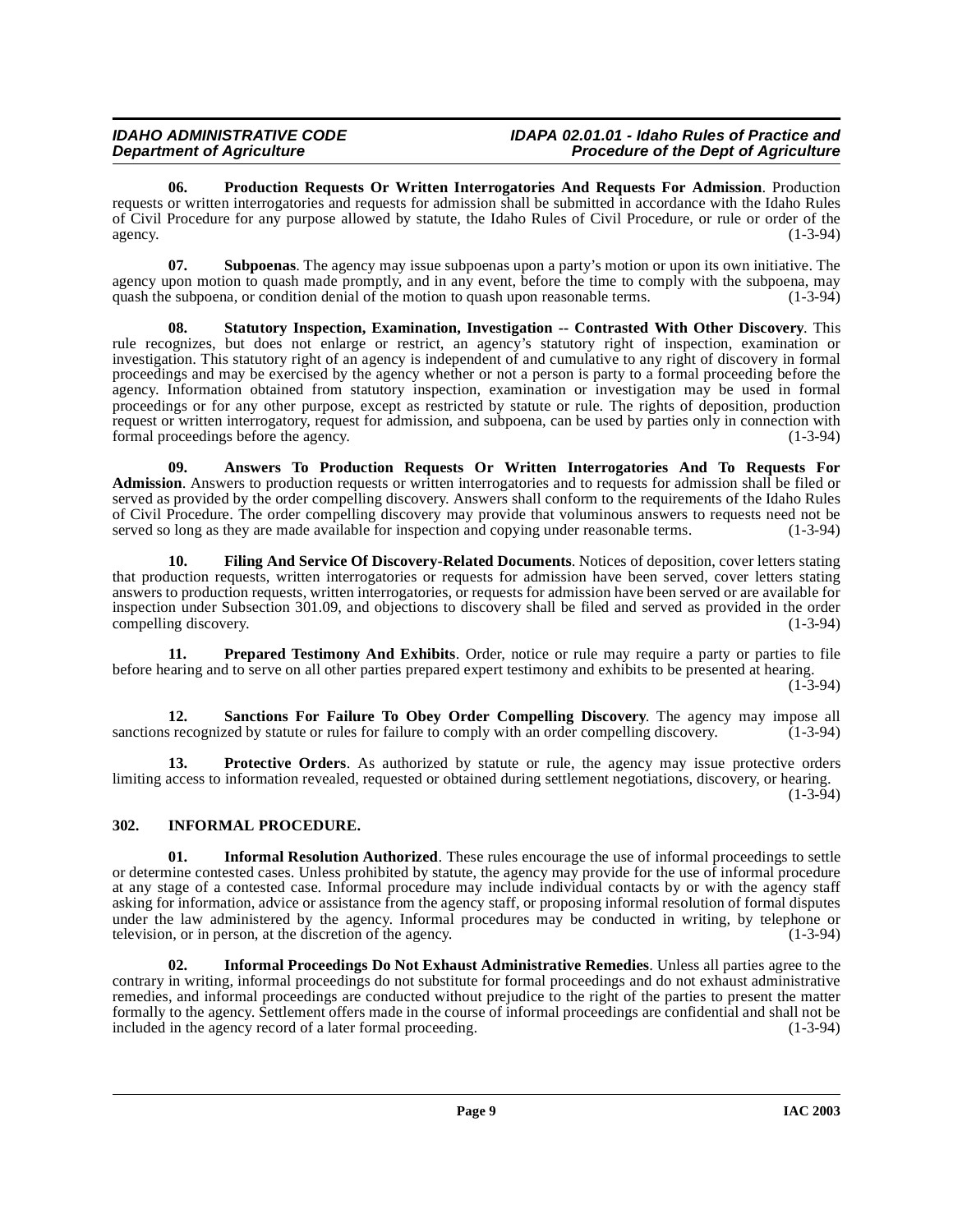#### <span id="page-9-0"></span>**303. -- 349. (RESERVED).**

#### <span id="page-9-8"></span><span id="page-9-1"></span>**350. PREHEARING CONFERENCES.**

**01. General**. The agency may, upon written notice to all interested parties, hold a prehearing conference for the purposes of formulating or simplifying the issues, obtaining admissions of fact and documents, arranging for the exchange of proposed exhibits or prepared expert testimony, limiting the number of witnesses, and determining procedure at the hearing, and other matters which may expedite the orderly conduct and disposition of the issues. (1-3-94) the issues.  $(1-3-94)$ 

**02. Action Taken**. After the prehearing conference, the presiding officer shall enter an order which recites the action taken at the conference, the amendments allowed to the pleadings, and the agreements made by the parties as to any of the matters considered, and which limits the issues for hearing to those not disposed of by admissions or agreements of the parties; and such order when entered controls the subsequent course of the action, unless modified at the hearing to prevent injustice. (1-3-94)

<span id="page-9-9"></span>**03. Recessing Hearing For Conference**. In any proceeding the presiding officer may, in the officer's discretion, call all parties together for a conference prior to the taking of testimony, or may recess the hearing for such conference, with the view of carrying out the purpose of this rule. The presiding officer shall state on the record the results of such conference. (1-3-94)

#### <span id="page-9-2"></span>**351. -- 399. (RESERVED).**

#### <span id="page-9-6"></span><span id="page-9-3"></span>**400. HEARINGS.**

<span id="page-9-7"></span>**01.** Place And Time. Notice of the place, date and hour of the hearing will be served at least twenty (20) days before the time set therefor, unless the agency shall find that public necessity requires the hearing to be held at an earlier date. Hearings will be held at the central office of the agency unless otherwise determined by the agency. (1-3-94)

<span id="page-9-5"></span>**02. Failure To Appear**. At the time and place set for hearing, if any party fails to appear, the agency may, with or without prejudice, dismiss the petition, application or complaint, may serve upon all parties a notice of a proposed default order, or may, upon good cause shown, recess said hearing for a further period to be set by the agency to enable said party to attend. Any and all costs incurred by reason of a party's non-appearance shall be assessed against the non-appearing party and no proceeding or action instigated by the non-appearing party shall be entertained by the agency until the assessed costs are paid. (1-3-94)

<span id="page-9-4"></span>**03. Conduct At Hearings**. All parties, counsel, and other persons, will conduct themselves in a respectful manner. The presiding officer may expel a person from an agency proceeding if that person engages in conduct that disrupts the proceeding. (1-3-94) conduct that disrupts the proceeding.

**04. Testimony Under Oath**. All testimony presented in formal hearings will be given under oath. Before testifying, each witness must swear or affirm that the testimony the witness will give before the agency is the whole truth, and nothing but the truth. (1-3-94) (1-3-94)

**05. Order Of Procedure**. Subject to the special procedure required by Section 700, applicants, petitioners, or complainants shall present their evidence, and then such parties as may be opposing the application, petition, or complaint, shall submit their proof. The presiding officer shall determine the order in which the protestants shall introduce their evidence. Intervenors shall follow the party on whose behalf the intervention is made. If the intervention is not in support of either original party, the presiding officer shall designate at which stage such intervention shall be heard. Evidence will ordinarily be received in the following order:  $(1-3-94)$ intervention shall be heard. Evidence will ordinarily be received in the following order:

| a.  | Upon applications and petitions: | $(1-3-94)$ |
|-----|----------------------------------|------------|
| 1.  | Applicant or petitioner.         | $(1-3-94)$ |
| ii. | Agency staff.                    | $(1-3-94)$ |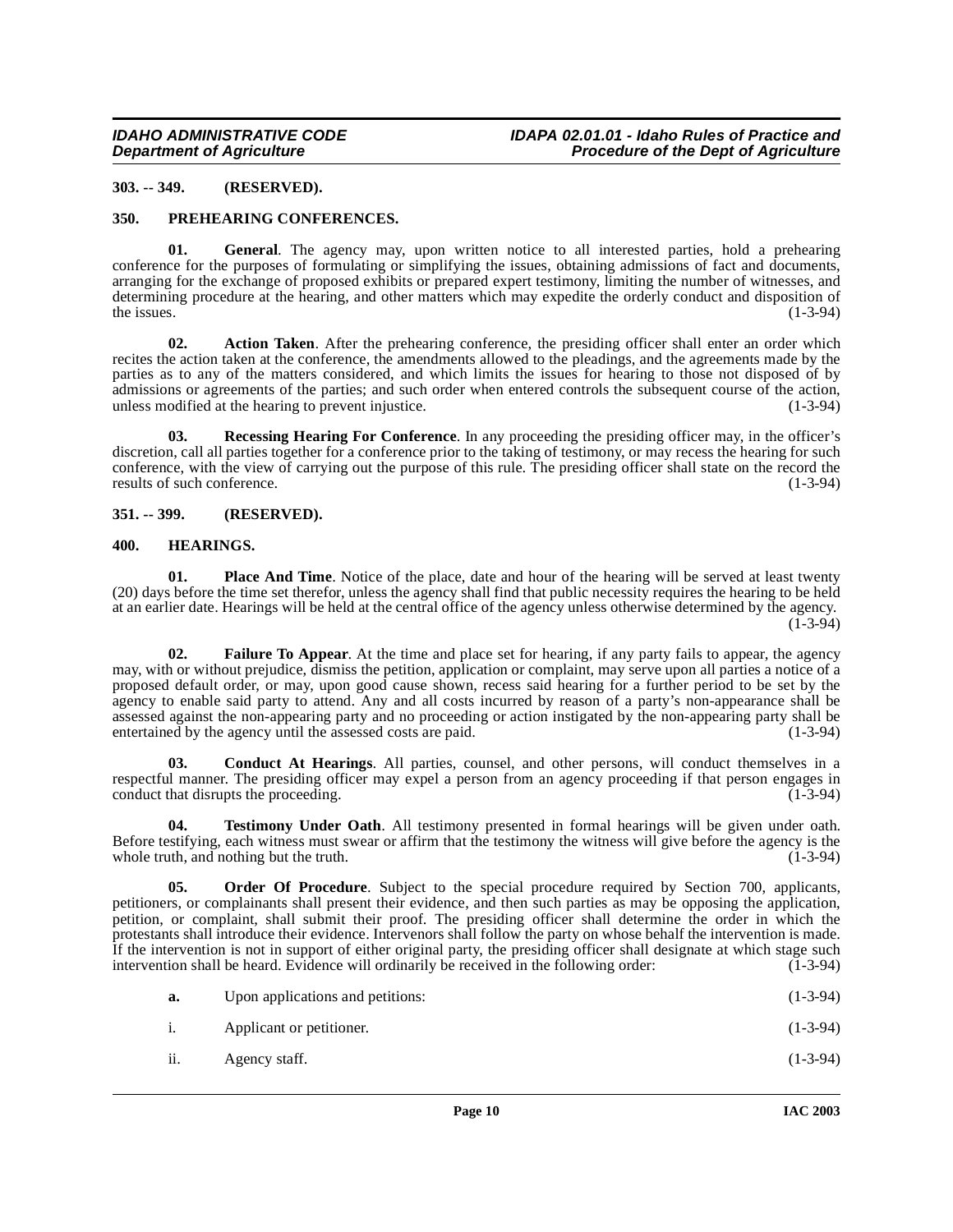| iii. | Intervenors or protestants.                         | $(1-3-94)$ |
|------|-----------------------------------------------------|------------|
| iv.  | Rebuttal by applicant or petitioner.                | $(1-3-94)$ |
| b.   | Upon formal complaints:                             | $(1-3-94)$ |
| i.   | Complainant.                                        | $(1-3-94)$ |
| ii.  | Respondent.                                         | $(1-3-94)$ |
| iii. | Agency staff.                                       | $(1-3-94)$ |
| iv.  | Rebuttal by complainant.                            | $(1-3-94)$ |
| c.   | Upon complaints by agency and orders to show cause: | $(1-3-94)$ |
| i.   | Agency staff or agency representatives.             | $(1-3-94)$ |
| ii.  | Respondent.                                         | $(1-3-94)$ |
| iii. | Rebuttal by agency staff or agency representatives. | $(1-3-94)$ |

<span id="page-10-0"></span>**d.** The aforementioned procedure may be modified at the discretion of the agency or presiding officer.  $(1 - 3 - 94)$ 

**06.** Consolidation. The agency may consolidate two (2) or more proceedings in any one (1) hearing where it appears that the issues are substantially the same and that the rights of the parties will not be prejudiced by such procedure. Where two (2) or more proceedings are consolidated for hearing, the presiding officer shall determine the order in which all the parties shall introduce their evidence and which party or parties shall open and close.  $(1-3-94)$ 

<span id="page-10-1"></span>**07. Limits Of Intervenors And Protestants**. Where two (2) or more intervenors or protestants have substantially the same interests and positions, the presiding officer may, at any time before or during the hearing, if the officer deems it advisable in order to expedite the proceedings, limit the number of intervenors or protestants who will be permitted to testify, cross-examine witnesses, or to make and argue motions and objections. (1 will be permitted to testify, cross-examine witnesses, or to make and argue motions and objections.

**08. Stipulations**. With the approval of the presiding officer, the parties may stipulate as to any fact at issue, either by written stipulation introduced in evidence as an exhibit or by oral statement shown upon the record. Any such stipulation shall be binding upon all parties so stipulating and may be regarded by the agency as evidence at the hearing; however, the agency may require proof of the facts set forth in the stipulation.  $(1-3-94$ the hearing; however, the agency may require proof of the facts set forth in the stipulation.

<span id="page-10-3"></span>**09. Rules Of Evidence**. The admission of evidence before the agency shall be governed by Section 67- 5251, Idaho Code. (1-3-94)

**10. Evidentiary Rulings**. The presiding officer shall rule on the admissibility of all evidence, subject quirements of Subsection 400.09. to the requirements of Subsection  $400.09$ .

**11. Objections And Exceptions**. When objections are made to the admission or exclusion of evidence, ds relied upon shall be stated briefly. (1-3-94) the grounds relied upon shall be stated briefly.

**12. Offer Of Proof**. An offer of proof for the record shall consist of a statement of the substance of the evidence to which objections have been sustained. (1-3-94) (1-3-94)

<span id="page-10-2"></span>**13. Prepared Testimony**. With the approval of the presiding officer, a witness may read testimony into the record on direct examination. Before any prepared testimony is read, unless excused by the presiding officer, the witness shall deliver copies thereof to the presiding officer, the reporter and all counsel or parties. Admissibility shall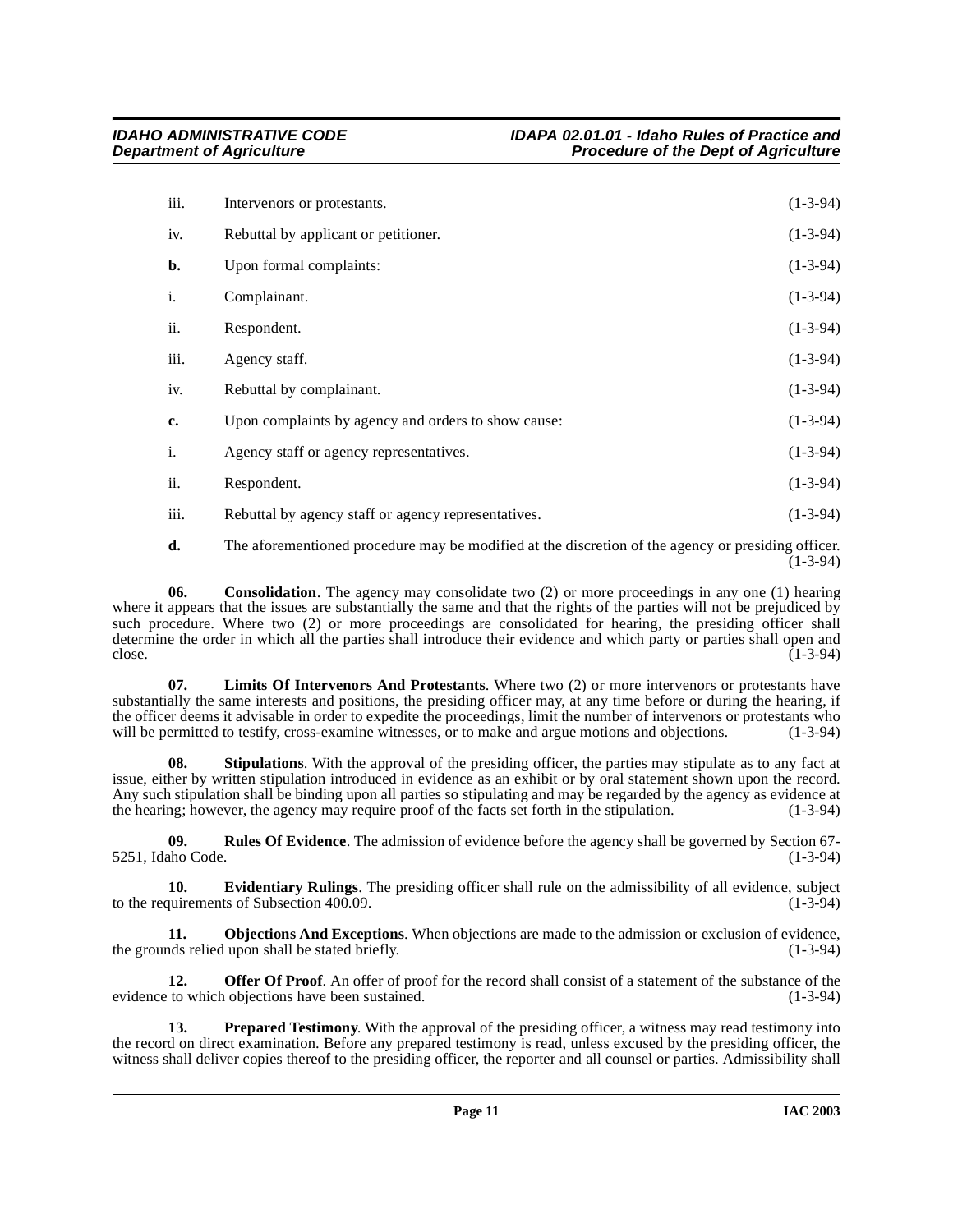be subject to the rules governing oral testimony. If the presiding officer deems that substantial savings in time will result, and where the parties so agree, prepared testimony may be copied into the record without reading, provided that copies thereof shall have been served upon all parties and the agency ten (10) days before the hearing or such prior service is waived in writing. prior service is waived in writing.

**14.** Continuances. The agency or the presiding officer additional proof of any subject matter. (1-3-94)

**15. Briefs**. In any hearing, the agency or the presiding officer may order briefs to be filed within such time as may be allowed. An original and two (2) copies of briefs shall be filed at the central office of the agency or as otherwise directed by the presiding officer and shall be accompanied by an acknowledgment of service or an affidavit showing service on other parties of record. (1-3-94)

**16. Official Notice**. The agency or the presiding officer may take official notice subject to the provisions of Section 67-5251 (4), Idaho Code, of the following matters: (1-3-94)

<span id="page-11-3"></span>**a.** Rules, regulations, official reports, decisions and orders of any agency, state or federal. (1-3-94)

- **b.** Contents of decisions, orders, certificates and permits issued by the agency. (1-3-94)
- **c.** Matters of common knowledge and technical or scientific facts of established character. (1-3-94)

**d.** Official documents, if pertinent, when properly introduced into the record of formal proceedings by reference; provided, however, that proper and definite identification of such document shall be made by the party offering the same and that the same is published and generally circulated so that an opportunity shall be given to all of the parties of interest in the hearing to examine the same and present rebuttal evidence. (1-3-94)

**17. Open Hearings**. All hearings conducted by the agency shall be open to the public unless precluded (1-3-94) by law.  $(1-3-94)$ 

<span id="page-11-0"></span>**401. -- 499. (RESERVED).**

#### <span id="page-11-2"></span><span id="page-11-1"></span>**500. DECISION AND ORDERS.**

**01. Submission Of Decisions**. A proceeding shall stand submitted for decision by the agency after the taking of evidence or the filing of briefs or the presentation of oral argument as may have been prescribed by the agency or the presiding officer, unless otherwise specifically provided. (1-3-94) agency or the presiding officer, unless otherwise specifically provided.

<span id="page-11-4"></span>**02. Proposed Orders**. When a case stands submitted for final decision on the merits, the agency shall decide the issue presented thereby and issue a final decision including findings of fact and conclusions of law. The agency may, in its discretion, request proposed findings of fact from each party. Where the presiding officer submits a recommended or preliminary order, such order may be reviewed by the agency, pursuant to Sections 67-5243, 67-<br>5244, and 67-5245, Idaho Code, in determining the matter on its merits.  $5244$ , and  $67-5245$ , Idaho Code, in determining the matter on its merits.

#### **03. Default Orders**. (1-3-94)

**a.** If an applicant, petitioner, complainant, respondent, or moving party fails to appear at the time and place set for hearing on an application or claim, petition, complaint, or motion, the presiding officer may serve upon all parties a notice of a proposed default order. The notice of a proposed default order shall include a statement that the default order is proposed to be issued because of a failure of the applicant, petitioner, complainant, respondent, or moving party to appear at the time and place set for hearing. The notice of proposed default order may be mailed to<br>the last known mailing address of the party proposed to be defaulted. the last known mailing address of the party proposed to be defaulted.

**b.** Within seven (7) days after the service of the notice of proposed default order, the party against whom it was filed may file a written petition requesting that a default order not be entered. The petition must state the grounds why the petitioning party believes that a default order should not be entered. (1-3-94) grounds why the petitioning party believes that a default order should not be entered.

**c.** The agency shall promptly issue a default order or withdraw the notice of proposed default order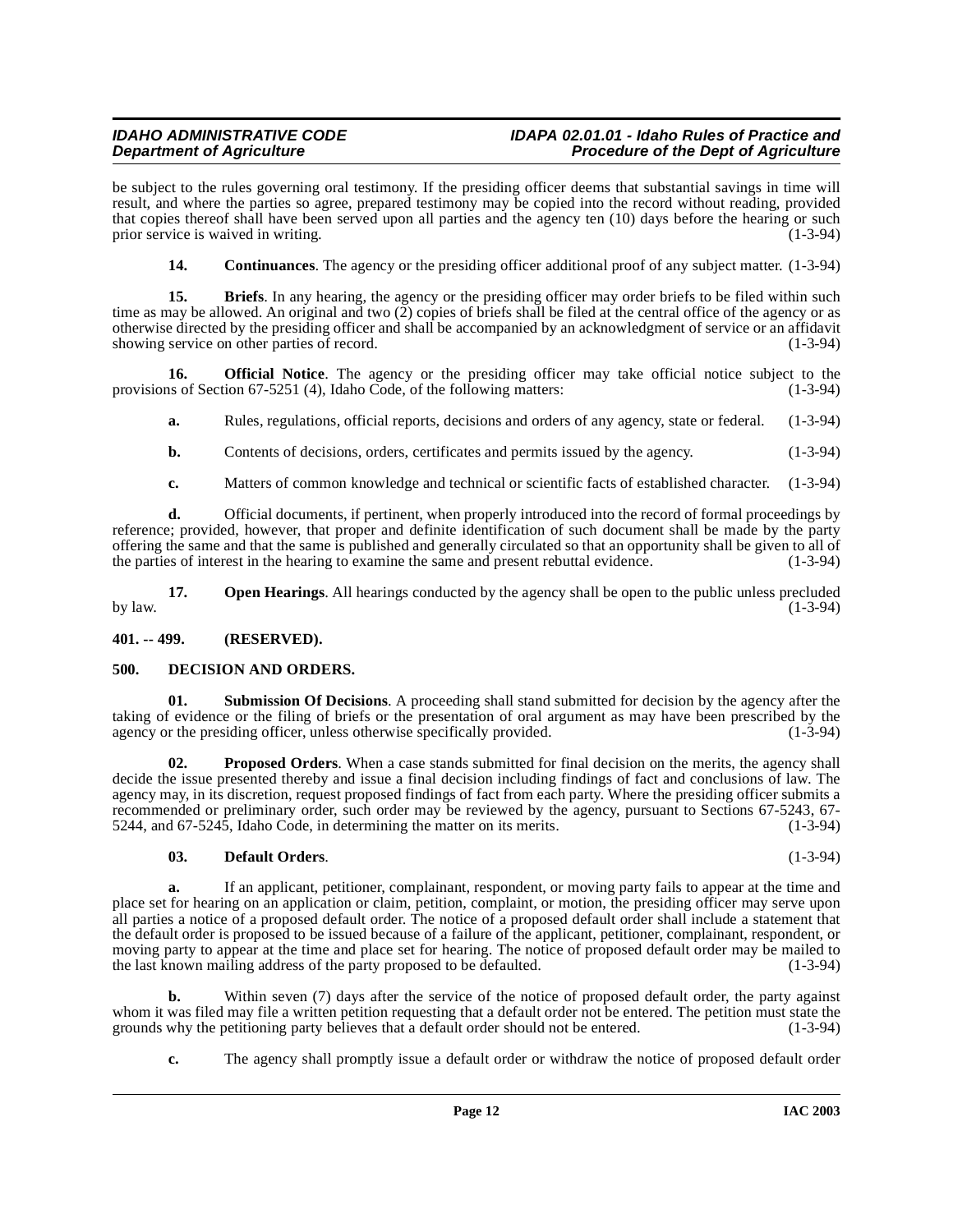after expiration of the seven (7) days for the party to file a petition contesting the default order or receipt of a petition. (1-3-94)

#### **04. Consent Orders--Defined--Form And Contents**. (1-3-94)

**a.** Consent Orders Defined. Agreements between the agency or agency staff and another person(s) in which one or more person(s) agree to engage in certain conduct mandated by statute, rule, order, case decision, or other provision of law, or to refrain from engaging in certain conduct prohibited by statute, rule, order, case decision, or other provision of the law, are called "consent orders". Consent orders are intended to require compliance with existing law.  $(1-3-94)$ 

**b.** Requirements. Consent orders must recite the parties to the agreement, and fully state the conduct ed or prescribed by the consent order. (1-3-94) proscribed or prescribed by the consent order.

**c.** Additional. In addition, consent orders may recite the consequences of failure to abide by the consent order, provide for payment of civil or administrative penalties authorized by law, provide for loss of rights, licenses, awards or authority, provide for other consequences as agreed to by the parties, and provide that the parties waive all further procedural rights (including hearing, consultation with counsel, etc.) with regard to enforcement of the consent order. (1-3-94)

**05.** Service Of Orders. Parties shall be notified either personally or by certified mail of any order.<br>f the order shall be served on all parties. (1-3-94) Copies of the order shall be served on all parties.

#### <span id="page-12-0"></span>**501. -- 549. (RESERVED).**

#### <span id="page-12-7"></span><span id="page-12-1"></span>**550. PETITIONS FOR RECONSIDERATION.**

**01.** Time For Filing. Any party to a proceeding who is directly and substantially affected by the order of the agency may apply for reconsideration within fourteen (14) days after service of the order. Petitions for reconsideration shall, as to form and content, conform to the requirements of Subsection 250.08, and filing and service thereof shall conform to the requirements set forth in Section 300. (1-3-94) service thereof shall conform to the requirements set forth in Section 300.

**02. Stay Of Order**. The petition may include a request for a stay of a final order. (1-3-94)

**03. Effect Of Filing**. The filing of a petition for reconsideration shall not excuse compliance with the er nor suspend the effectiveness of such order unless a stay has been granted. (1-3-94) final order nor suspend the effectiveness of such order unless a stay has been granted.

**04. Answer To Petition**. Within ten (10) days after a petition for reconsideration is filed, any party to the proceeding may file an answer in support of or in opposition to the petition. The filing of an answer to a petition for reconsideration will not toll the twenty-one (21) day time period set forth in Section 67-5246(4), Idaho Code.

(1-3-94)

**05. Hearing On Reconsideration**. The agency may, at its discretion, hold a hearing on a petition for reconsideration. Such hearing, if held, will be held in conformance with the procedural rules governing hearings.

 $(1 - 3 - 94)$ 

#### <span id="page-12-2"></span>**551. -- 599. (RESERVED).**

#### <span id="page-12-6"></span><span id="page-12-3"></span>**600. MISCELLANEOUS PROVISIONS.**

<span id="page-12-5"></span>**01. Computation Of Time**. The time within which any act shall be done, as herein provided, shall be computed by excluding the first day and including the last, unless the last day is Saturday, Sunday or a holiday, and then it is excluded.  $(1-3-94)$ 

#### <span id="page-12-4"></span>**601. -- 699. (RESERVED).**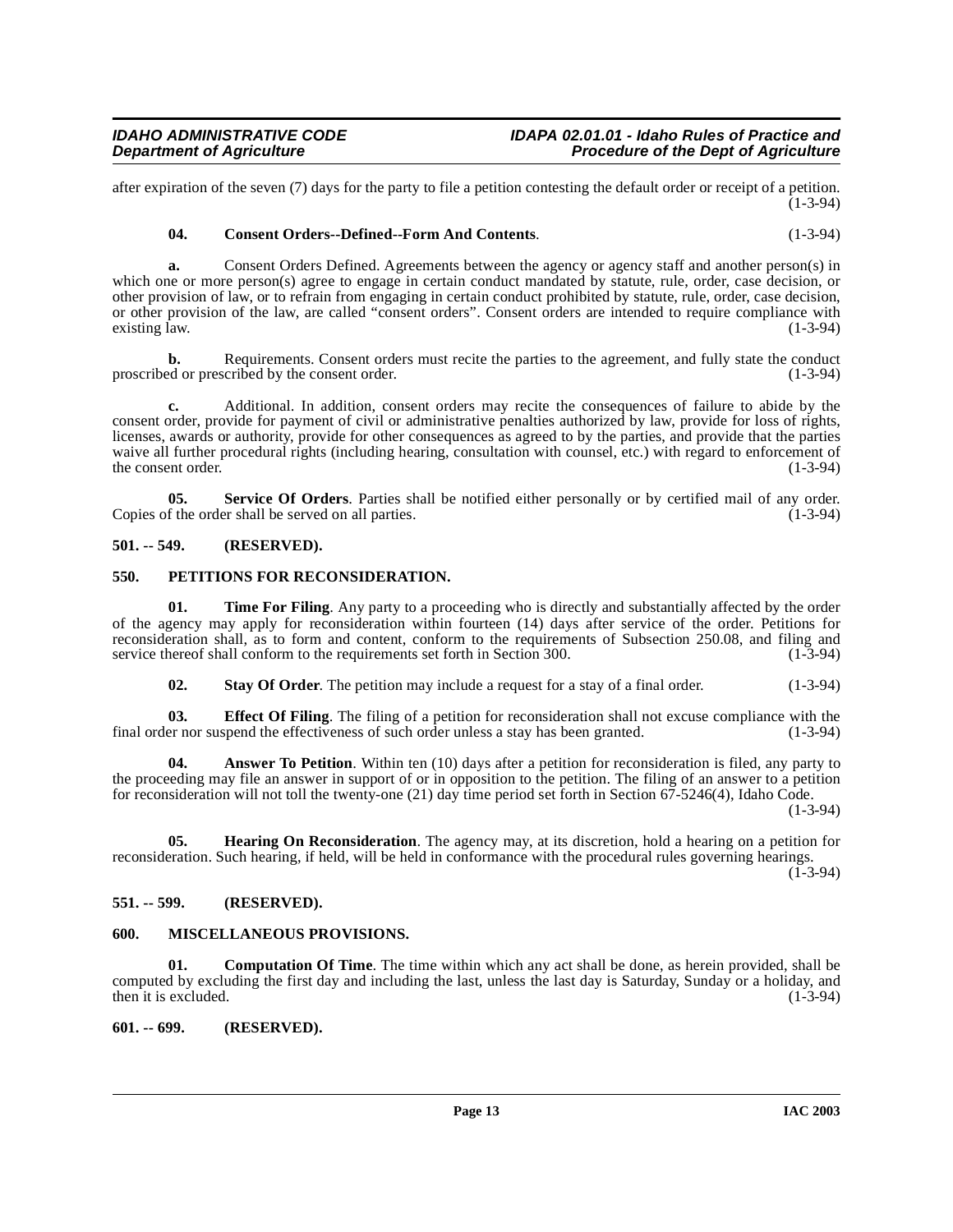#### <span id="page-13-4"></span><span id="page-13-0"></span>**700. HEARING PROCEDURE FOR ADOPTION OF RULES.**

**01. Hearing**. The hearing to consider a rule shall be conducted by and shall be under the control of the conficer. presiding officer.

**02. Conflict Of Interest**. If the presiding officer or any decision maker has a potential conflict of interest as defined in Section 59-703(4), Idaho Čode, that officer shall comply with the requirements of the Ethics in Government Act of 1990, Sections 59-701 through 59-706, Idaho Code. (1-3-94) Government Act of 1990, Sections 59-701 through 59-706, Idaho Code.

**03. Witnesses**. At the commencement of the hearing, any person wishing to be heard shall provide name and address to the presiding officer. Additional persons may be heard at the discretion of the presiding officer. The presiding officer may provide an appropriate form for listing witnesses which shall indicate the name of the witness, and such other information as the presiding officer may deem appropriate. (1-3-94) witness, and such other information as the presiding officer may deem appropriate.

**04.** Content Of Notice. At the commencement of the hearing, the presiding officer may summarize the content of the notice provided pursuant to Section 67-5221, Idaho Code, unless requested by a person present to read<br>the notice in full. (1-3-94) the notice in full.

**05. Order Of Presentation**. Subject to the discretion of the presiding officer, the order of the presentation shall be:  $(1-3-94)$ 

<span id="page-13-5"></span>

| а. | Statement of proponents; | $(1-3-94)$ |
|----|--------------------------|------------|
|    |                          |            |

**b.** Statement of opponents; and (1-3-94)

<span id="page-13-3"></span>**c.** Statements of any other witness present and wishing to be heard. (1-3-94)

**06. Examination Of Witnesses**. The presiding officer or any member of the agency may question any witness making a statement at the hearing. The presiding officer may permit other persons to question witnesses.

(1-3-94)

**07. Rebuttals**. There shall be no rebuttal or additional statements given by any witness unless requested or permitted by the presiding officer. The presiding officer may allow an opportunity for reply. (1-3-94)

<span id="page-13-2"></span>**08. Continuances**. The hearing may be continued with recesses as determined by the presiding officer isted witnesses have had an opportunity to testify. (1-3-94) until all listed witnesses have had an opportunity to testify.

<span id="page-13-6"></span>**09. Physical And Documentary Evidence**. The presiding officer shall, when practicable, receive all physical and documentary evidence presented by witnesses. Each exhibit shall be marked and shall identify the witness offering the exhibit. Any written exhibits shall be preserved by the agency pursuant to any applicable retention schedule for public records. retention schedule for public records.

**10. Time Limits**. The presiding officer may set reasonable time limits for oral presentation and may exclude or limit cumulative, repetitious, or immaterial matter. (1-3-94)

#### <span id="page-13-1"></span>**701. -- 999. (RESERVED).**